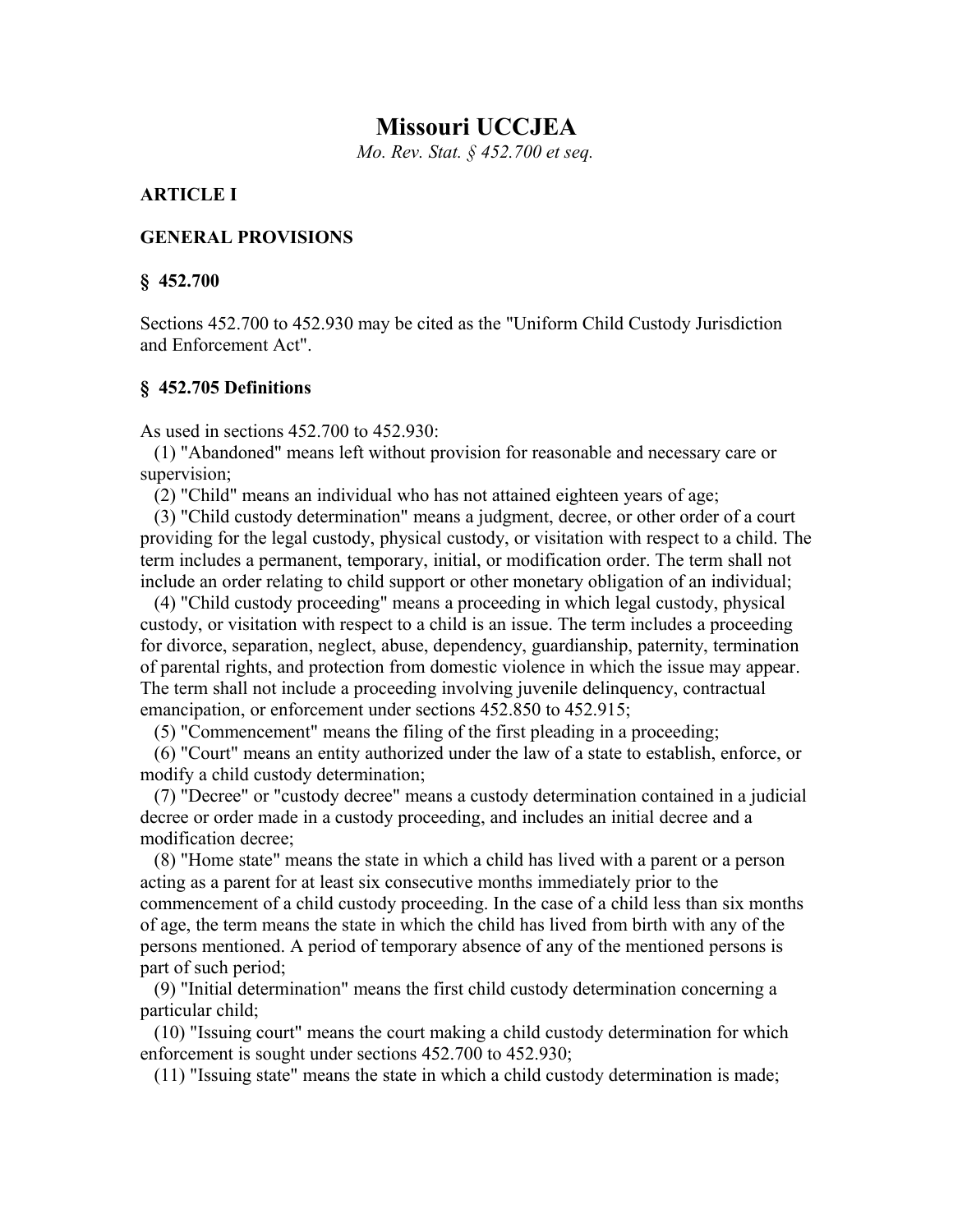(12) "Litigant" means a person, including a parent, grandparent, or stepparent, who claims a right to custody or visitation with respect to a child;

 (13) "Modification" means a child custody determination that changes, replaces, supersedes or is otherwise made after a previous determination concerning the same child, whether or not it is made by the court that made the previous determination;

 (14) "Person" includes government, a governmental subdivision, agency or instrumentality, or any other legal or commercial entity;

(15) "Person acting as a parent" means a person, other than a parent, who:

 (a) Has physical custody of the child or has had physical custody for a period of six consecutive months, including any temporary absence, within one year immediately prior to the commencement of a child custody proceeding; and

 (b) Has been awarded legal custody by a court or claims a right to legal custody under the law of this state;

(16) "Physical custody" means the physical care and supervision of a child;

 (17) "State" means a state of the United States, the District of Columbia, Puerto Rico, the United States Virgin Islands, or any territory or insular possession subject to the jurisdiction of the United States;

 (18) "Warrant" means an order issued by a court authorizing law enforcement officers to take physical custody of a child.

#### **§ 452.710**

Sections 452.700 to 452.930 shall not govern:

(1) An adoption proceeding; or

(2) A proceeding pertaining to the authorization of emergency medical care for a child.

#### **§ 452.715**

 1. A child custody proceeding that pertains to an Indian child, as defined in the Indian Child Welfare Act, 25 U.S.C. Section 1901, et seq., is not subject to sections 452.700 to 452.930 to the extent that it is governed by the Indian Child Welfare Act.

 2. A court of this state shall treat a tribe as a state of the United States for purposes of sections 452.700 to 452.930.

 3. A child custody determination made by a tribe under factual circumstances in substantial conformity with the jurisdictional standards of sections 452.700 to 452.930 shall be recognized and enforced under the provisions of sections 452.850 to 452.915.

#### **§ 452.720**

 1. A court of this state shall treat a foreign country as a state of the United States for purposes of applying sections 452.700 to 452.785.

 2. A child custody determination made in a foreign country under factual circumstances in substantial conformity with the jurisdictional standards of sections 452.700 to 452.930 shall be recognized and enforced under sections 452.850 to 452.915.

 3. The court need not apply the provisions of sections 452.700 to 452.930 when the child custody law of the other country violates fundamental principles of human rights.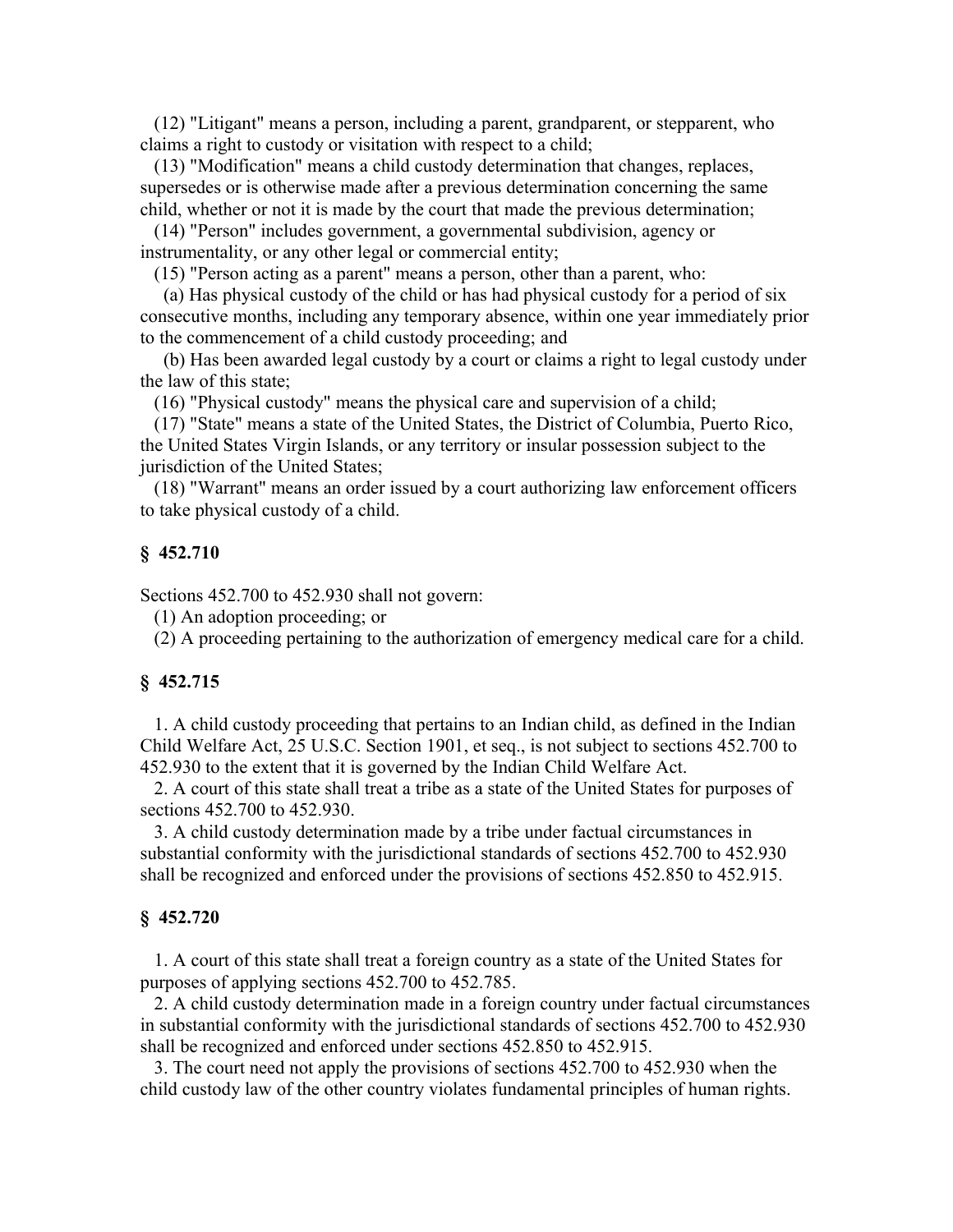### **§ 452.725**

 1. A party to a child custody proceeding who is not subject to personal jurisdiction in this state and is a responding party under sections 452.740 to 452.785, a party in a proceeding to modify a child custody determination under sections 452.740 to 452.785, or a petitioner in a proceeding to enforce or register a child custody determination under sections 452.850 to 452.915 may appear and participate in such proceeding without submitting to personal jurisdiction over the party for another proceeding or purpose.

 2. A party is not subject to personal jurisdiction in this state solely by being physically present for the purpose of participating in a proceeding under sections 452.700 to 452.930. If a party is subject to personal jurisdiction in this state on a basis other than physical presence, the party may be served with process in this state. If a party present in this state is subject to the jurisdiction of another state, service of process permissible under the laws of the other state may be accomplished in this state.

 3. The immunity granted by this section shall not extend to civil litigation based on acts unrelated to the participation in a proceeding under sections 452.700 to 452.930 committed by an individual while present in this state.

#### **§ 452.730**

 1. A court of this state may communicate with a court in another state concerning a proceeding arising under sections 452.700 to 452.930.

 2. The court may allow the parties to participate in the communication. If the parties are not able to participate in the communication, the parties shall be given the opportunity to present facts and legal arguments before a decision on jurisdiction is made.

 3. A communication between courts on schedules, calendars, court records, and similar matters may occur without informing the parties. A record need not be made of such communication.

 4. Except as provided in subsection 3 of this section, a record shall be made of the communication. The parties shall be informed promptly of the communication and granted access to the record.

 5. For the purposes of this section, "record" means information that is inscribed on a tangible medium, or that which is stored in an electronic or other medium and is retrievable in perceivable form. A record includes notes or transcripts of a court reporter who listened to a conference call between the courts, an electronic recording of a telephone call, a memorandum or an electronic record of the communication between the courts, or a memorandum or an electronic record made by a court after the communication.

#### **§ 452.735**

1. A court of this state may request the appropriate court of another state to:

(1) Hold an evidentiary hearing;

(2) Order a person to produce or give evidence under procedures of that state;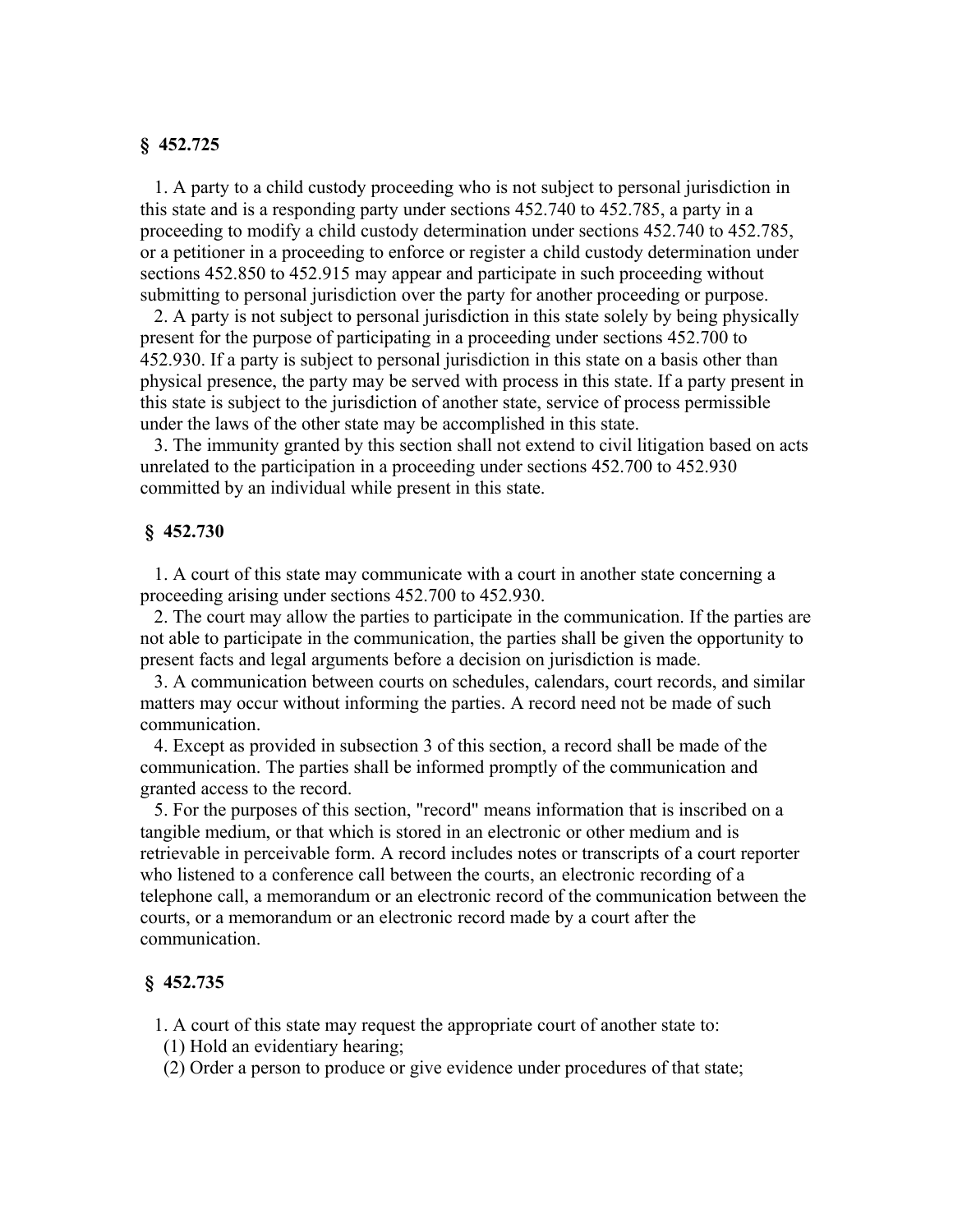(3) Order that an evaluation be made with respect to the custody of a child involved in a pending proceeding;

 (4) Forward to the court of this state a certified copy of the transcript of the record of the hearing, the evidence otherwise presented and any evaluation prepared in compliance with the request; and

 (5) Order a party to a child custody proceeding or any person having physical custody of the child to appear in the proceeding with or without the child.

 2. Upon request of a court of another state, a court of this state may hold a hearing or enter an order described in subsection 1 of this section.

 3. Travel and other necessary and reasonable expenses incurred under subsection 1 or 2 of this section may be assessed against the parties according to the law of this state.

 4. A court of this state shall preserve the pleadings, orders, decrees, records of hearings, evaluations, and other pertinent records with respect to a child custody proceeding until the child attains eighteen years of age. Upon appropriate request by a court or law enforcement official of another state, the court shall forward a certified copy of such records.

## **ARTICLE II**

### **JURISDICTION**

#### **§ 452.740**

 1. Except as otherwise provided in section 452.755, a court of this state has jurisdiction to make an initial child custody determination only if:

 (1) This state is the home state of the child on the date of the commencement of the proceeding, or was the home state of the child within six months prior to the commencement of the proceeding and the child is absent from this state but a parent or person acting as a parent continues to live in this state;

 (2) A court of another state does not have jurisdiction under subdivision (1) of this subsection, or a court of the home state of the child has declined to exercise jurisdiction on the ground that this state is the more appropriate forum under section 452.770 or 452.775, and:

 (a) The child and the child's parents, or the child and at least one parent or person acting as a parent have a significant connection with this state other than mere physical presence; and

 (b) Substantial evidence is available in this state concerning the child's care, protection, training and personal relationships;

 (3) All courts having jurisdiction under subdivisions (1) and (2) of this subsection have declined to exercise jurisdiction on the ground that a court of this state is the more appropriate forum to determine the custody of the child under section 452.770 or 452.775; or

 (4) No state would have jurisdiction under subdivision (1), (2) or (3) of this subsection.

 2. Subsection 1 of this section is the exclusive jurisdictional basis for making a child custody determination by a court of this state.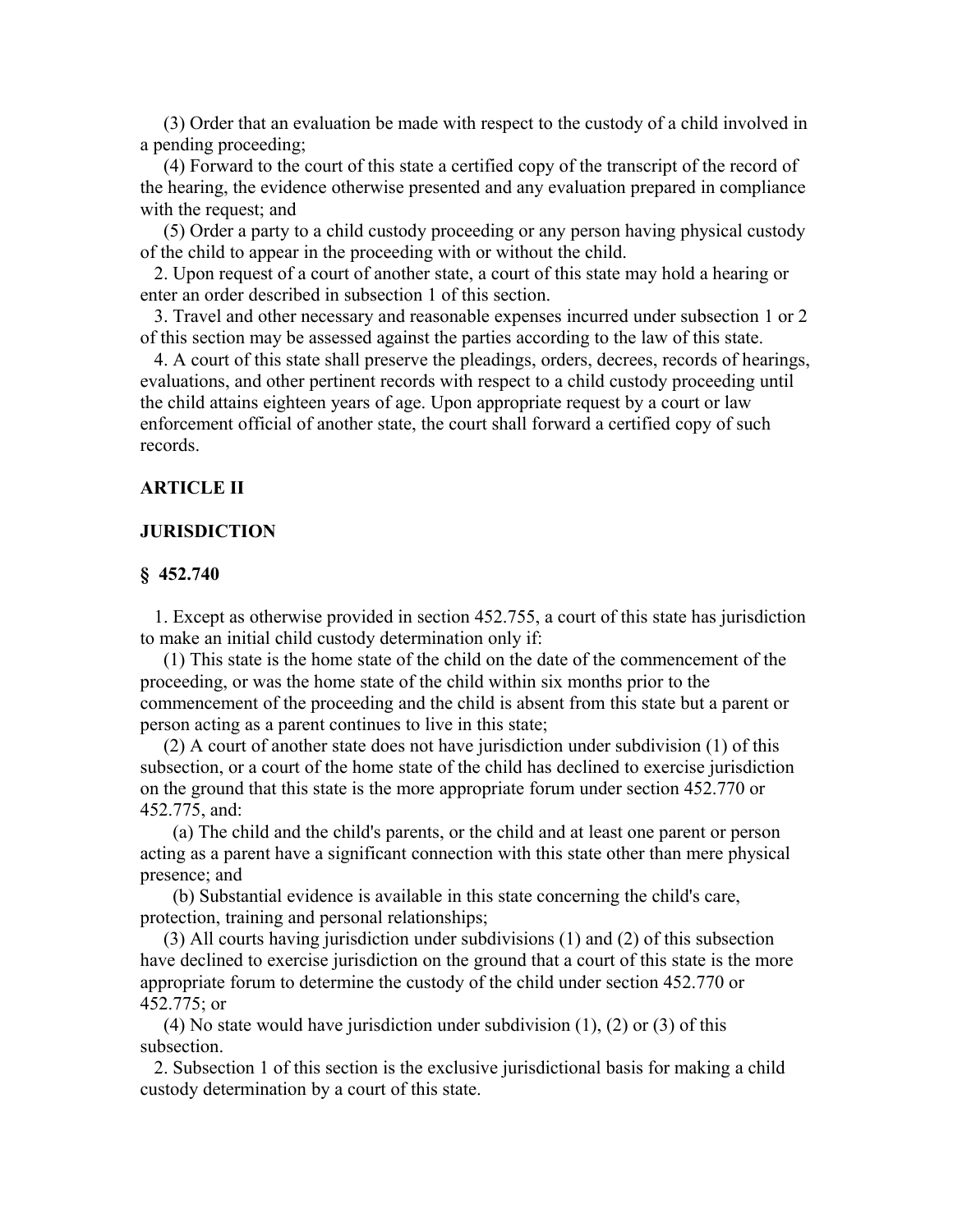3. Physical presence of, or personal jurisdiction over, a party or a child is not necessary or sufficient to make a child custody determination.

### **§ 452.745**

 1. Except as otherwise provided in section 452.755, a court of this state that has made a child custody determination consistent with section 452.740 or 452.750 has exclusive continuing jurisdiction over the determination until:

 (1) A court of this state determines that neither the child, the child and one parent, nor the child and a person acting as a parent have a significant connection with this state, and that substantial evidence is no longer available in this state concerning the child's care, protection, training and personal relationships; or

 (2) A court of this state or a court of another state determines that neither the child, nor a parent, nor any person acting as a parent presently resides in this state.

 2. A court of this state that has exclusive continuing jurisdiction under this section may decline to exercise its jurisdiction if the court determines that it is an inconvenient forum under section 452.770.

 3. A court of this state that has made a child custody determination and does not have exclusive continuing jurisdiction under this section may modify that determination only if it has jurisdiction to make an initial determination under section 452.740.

#### **§ 452.747**

 1. Any petition for modification of child custody decrees filed under the provisions of section 452.410 or sections 452.700 to 452.930 shall be verified and, if the original proceeding originated in the state of Missouri, shall be filed in that original case, but service shall be obtained and responsive pleadings may be filed as in any original proceeding.

 2. Before making a decree under section 452.410 or sections 452.700 to 452.930, the litigants, any parent whose parental rights have not been previously terminated, and any person who has physical custody of the child shall be served in the manner provided by the rules of civil procedure and applicable court rules and may within thirty days after the date of service (forty-five days if service by publication) file a verified answer. If any such persons are outside this state, notice and opportunity to be heard shall be given under section 452.740.

#### **§ 452.750**

Except as otherwise provided in section 452.755, a court of this state shall not modify a child custody determination made by a court of another state unless a court of this state has jurisdiction to make an initial determination under subdivision (1) or (2) of subsection 1 of section 452.740 and: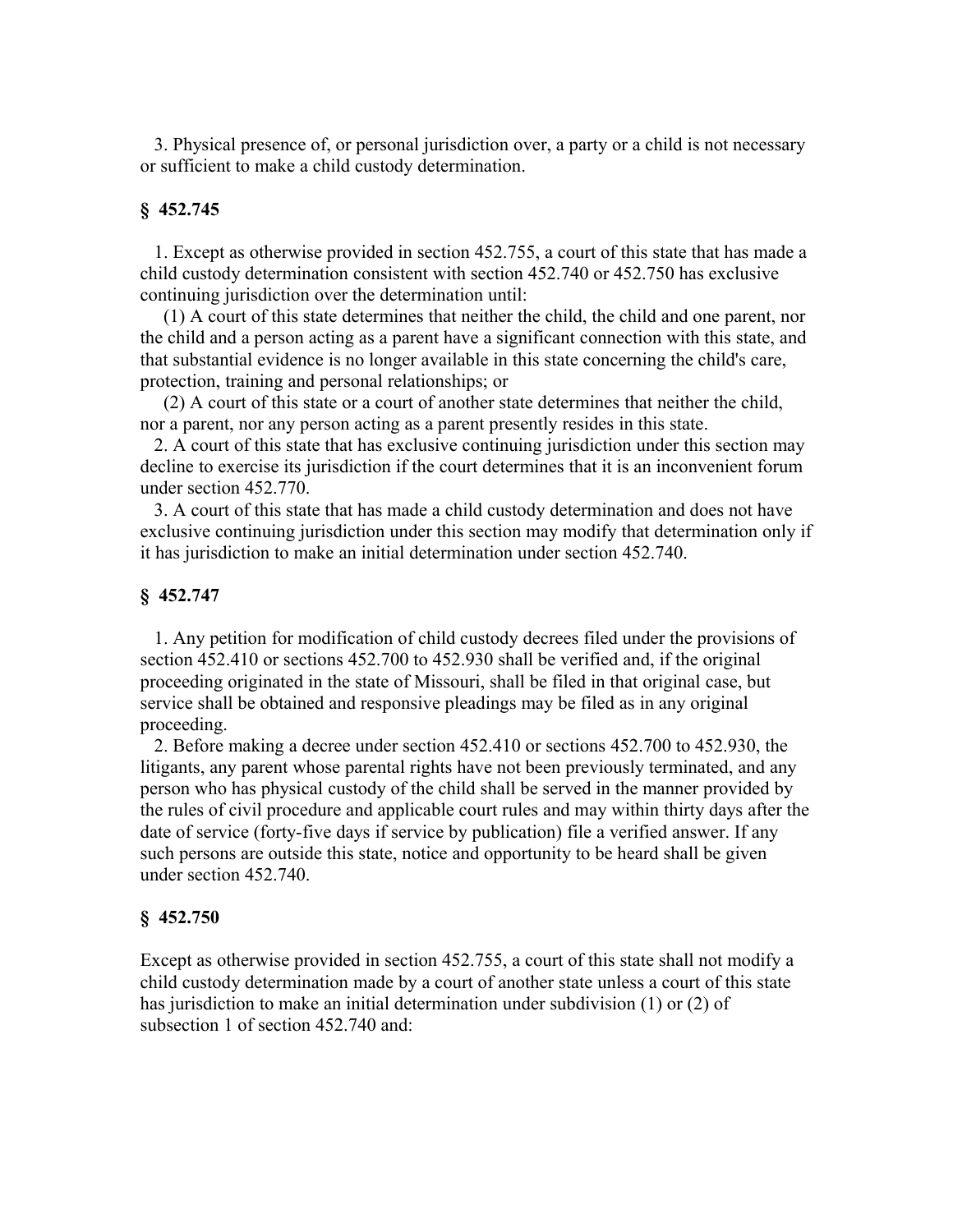(1) The court of the other state determines it no longer has exclusive continuing jurisdiction under section 452.745 or that a court of this state would be a more convenient forum under section 452.770; or

 (2) A court of this state or a court of the other state determines that neither the child, nor a parent, nor any person acting as a parent presently resides in the other state.

#### **§ 452.755**

 1. A court of this state has temporary emergency jurisdiction if the child is present in this state and the child has been abandoned, or it is necessary in an emergency to protect the child because the child, or a sibling or parent of the child, is subjected to or threatened with mistreatment or abuse.

 2. If there is no previous child custody determination that is entitled to be enforced under sections 452.700 to 452.930, and if no child custody proceeding has been commenced in a court of a state having jurisdiction under sections 452.740 to 452.750, a child custody determination made under this section remains in effect until an order is obtained from a court of a state having jurisdiction under sections 452.740 to 452.750. If a child custody proceeding has not been or is not commenced in a court of a state having jurisdiction under sections 452.740 to 452.750, a child custody determination made under this section becomes a final determination if:

(1) It so provides; and

(2) This state becomes the home state of the child.

 3. If there is a previous child custody determination that is entitled to be enforced under sections 452.700 to 452.930, or a child custody proceeding has been commenced in a court of a state having jurisdiction under sections 452.740 to 452.750, any order issued by a court of this state under this section shall specify in the order a period of time which the court considers adequate to allow the person seeking an order to obtain an order from the state having jurisdiction under sections 452.740 to 452.750. The order issued in this state remains in effect until an order is obtained from the other state within the period specified or the period expires.

 4. A court of this state that has been asked to make a child custody determination under this section, upon being informed that a child custody proceeding has been commenced, or a child custody determination has been made, by a court of a state having jurisdiction under sections 452.740 to 452.750, shall immediately communicate with the other court. A court of this state that is exercising jurisdiction under sections 452.740 to 452.750, upon being informed that a child custody proceeding has been commenced, or a child custody determination has been made by a court of another state under a statute similar to this section shall immediately communicate with the court of that state. The purpose of such communication is to resolve the emergency, protect the safety of the parties and the child, and determine a period for the duration of the temporary order.

#### **§ 452.760**

 1. Before a child custody determination is made under sections 452.700 to 452.930, notice and an opportunity to be heard in accordance with the standards of section 452.762 shall be given to: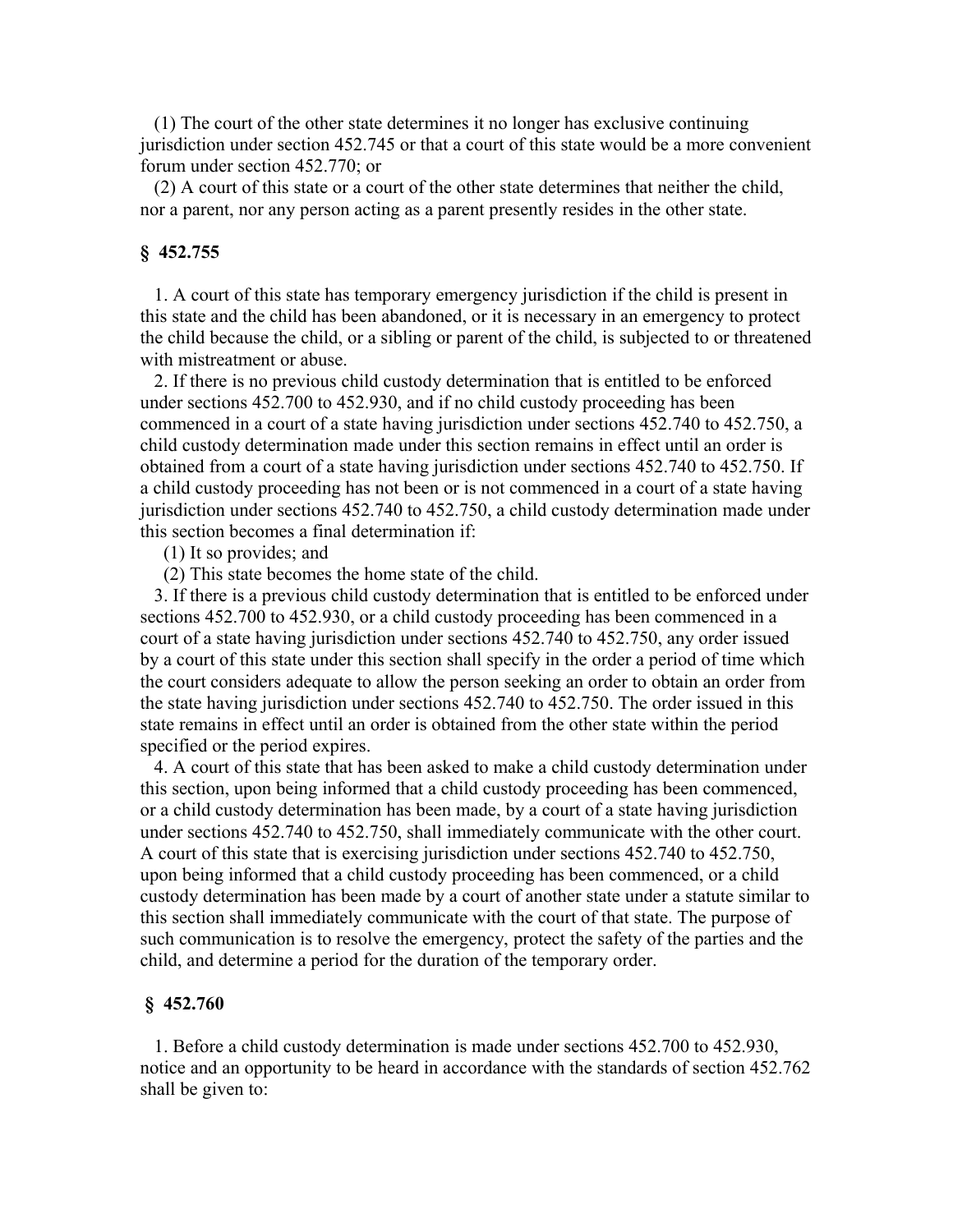(1) All persons entitled to notice under the provisions of the law of this state as in child custody proceedings between residents of this state;

(2) Any parent whose parental rights have not been previously terminated; and

(3) Any person having physical custody of the child.

 2. Sections 452.700 to 452.930 shall not govern the enforceability of a child custody determination made without notice and an opportunity to be heard.

 3. The obligation to join a party and the right to intervene as a party in a child custody proceeding under sections 452.700 to 452.930 are governed by the law of this state as in child custody proceedings between residents of this state.

## **§ 452.762**

 1. Notice required for the exercise of jurisdiction when a person is outside this state may be given in a manner prescribed by the law of this state for the service of process or by the law of the state in which the service is made. Notice must be given in a manner reasonably calculated to give actual notice, but may be by publication if other means are not effective.

 2. Proof of service may be made in the manner prescribed by law of this state or by the law of the state in which the service is made.

 3. Notice is not required for the exercise of jurisdiction with respect to a person who submits to the jurisdiction of the court.

## **§ 452.765**

 1. Except as otherwise provided in section 452.755, a court of this state shall not exercise its jurisdiction under sections 452.740 to 452.785 if, at the time of the commencement of the proceeding, a proceeding concerning the custody of the child had been previously commenced in a court of another state having jurisdiction substantially in conformity with sections 452.700 to 452.930, unless the proceeding has been terminated or is stayed by the court of the other state because a court of this state is a more convenient forum under section 452.770.

 2. Except as otherwise provided in section 452.755, a court of this state, prior to hearing a child custody proceeding, shall examine the court documents and other information supplied by the parties under section 452.780. If the court determines that a child custody proceeding was previously commenced in a court in another state having jurisdiction substantially in accordance with sections 452.700 to 452.930, the court of this state shall stay its proceeding and communicate with the court of the other state. If the court of the state having jurisdiction substantially in accordance with sections 452.700 to 452.930 does not determine that the court of this state is a more appropriate forum, the court of this state shall dismiss the proceeding.

 3. In a proceeding to modify a child custody determination, a court of this state shall determine if a proceeding to enforce the determination has been commenced in another state. If a proceeding to enforce a child custody determination has been commenced in another state, the court may: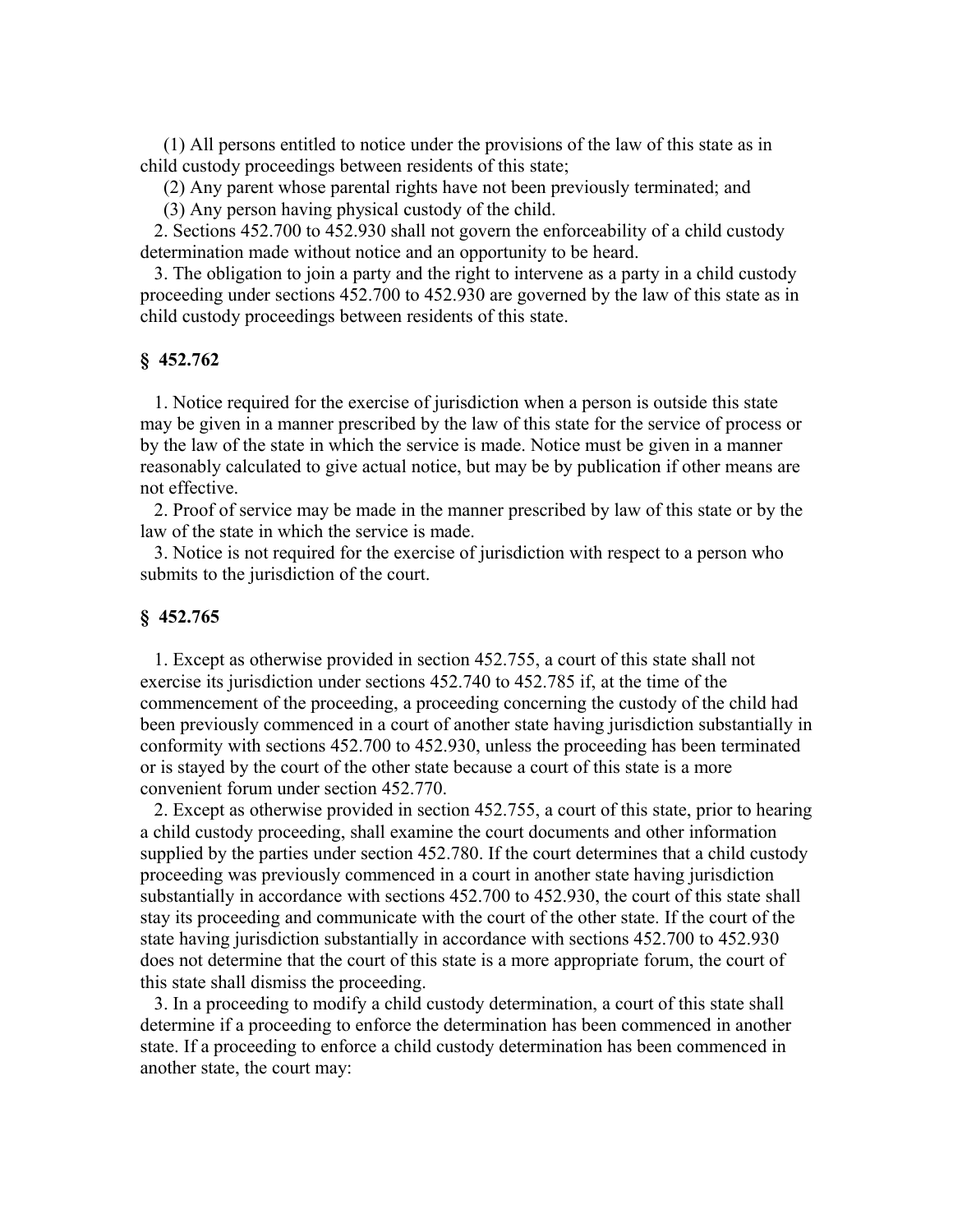(1) Stay the proceeding for modification pending the entry of an order of a court of the other state enforcing, staying, denying or dismissing the proceeding for enforcement;

(2) Enjoin the parties from continuing with the proceeding for enforcement; or

(3) Proceed with the modification under conditions it considers appropriate.

#### **§ 452.770**

 1. A court of this state that has jurisdiction under sections 452.700 to 452.930 to make a child custody determination may decline to exercise its jurisdiction at any time if the court determines that it is an inconvenient forum under the circumstances and that a court of another state is a more appropriate forum. The issue of inconvenient forum may be raised upon the court's own motion, at the request of another court or upon motion of a party.

 2. Before determining whether the court is an inconvenient forum, a court of this state shall consider whether it is appropriate that a court of another state exercise jurisdiction. For this purpose, the court shall allow the parties to submit information and shall consider all relevant factors, including:

 (1) Whether domestic violence has occurred and is likely to continue in the future and which state could best protect the parties and the child;

(2) The length of time the child has resided outside this state;

 (3) The distance between the court in this state and the court in the state that would assume jurisdiction;

(4) The relative financial circumstances of the parties;

(5) Any agreement of the parties as to which state should assume jurisdiction;

 (6) The nature and location of the evidence required to resolve the pending litigation, including the testimony of the child;

 (7) The ability of the court of each state to decide the issue expeditiously and the procedures necessary to present the evidence; and

 (8) The familiarity of the court of each state with the facts and issues of the pending litigation.

 3. If a court of this state determines that it is an inconvenient forum and that a court of another state is a more appropriate forum, the court shall stay the proceedings on the condition that a child custody proceeding be promptly commenced in another designated state and may impose any other condition the court considers just and proper.

 4. A court of this state may decline to exercise its jurisdiction under sections 452.700 to 452.930 if a child custody determination is incidental to an action for divorce or another proceeding while still retaining jurisdiction over the divorce or other proceeding.

#### **§ 452.775**

 1. Except as otherwise provided in section 452.755, if a court of this state has jurisdiction under sections 452.700 to 452.930 because a person invoking the jurisdiction has engaged in unjustifiable conduct, the court shall decline to exercise its jurisdiction unless:

 (1) The parents and all persons acting as parents have acquiesced in the exercise of jurisdiction;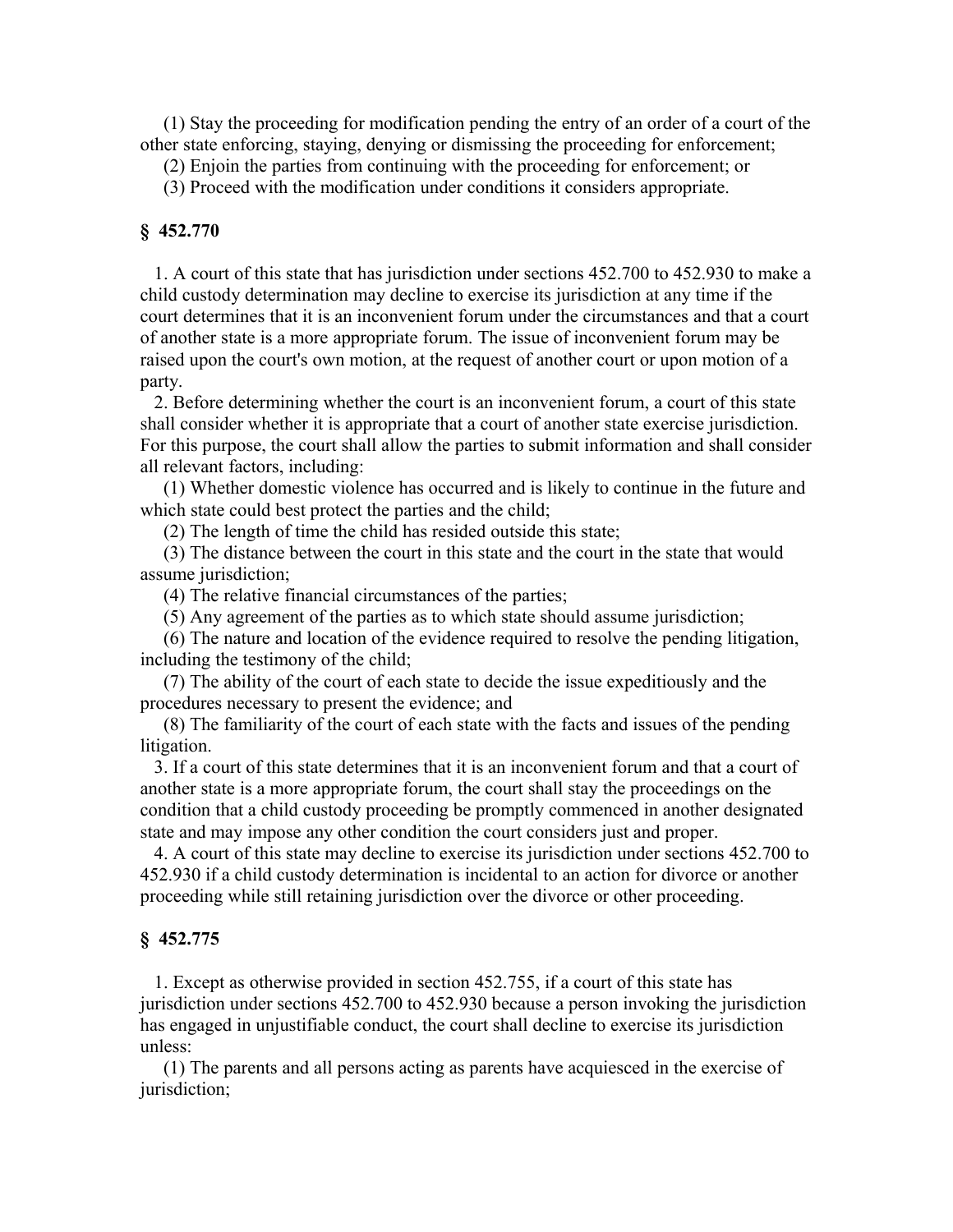(2) A court of the state otherwise having jurisdiction under sections 452.740 to 452.750 determines that this state is a more appropriate forum under section 452.770; or

 (3) No other state would have jurisdiction under sections 452.740 to 452.750. 2. If a court of this state declines to exercise its jurisdiction under subsection 1 of this section, the court may fashion an appropriate remedy to ensure the safety of the child and prevent a repetition of the wrongful conduct, including staying the proceeding until a child custody proceeding is commenced in a court having jurisdiction under sections 452.740 to 452.750.

 3. If a court dismisses a petition or stays a proceeding because it declines to exercise its jurisdiction under subsection 1 of this section, the court shall charge the party invoking the jurisdiction of the court with necessary and reasonable expenses including costs, communication expenses, attorney's fees, investigative fees, expenses for witnesses, travel expenses and child care during the course of the proceedings, unless the party from whom fees are sought establishes that the award would be clearly inappropriate. The court may not assess fees, costs or expenses against this state except as otherwise provided by law other than sections 452.700 to 452.930.

#### **§ 452.780**

 1. Subject to local law providing for the confidentiality of procedures, addresses, and other identifying information, in a child custody proceeding, each party, in its first pleading or in an attached affidavit, shall give information, if reasonably ascertainable, under oath as to the child's present address, the places where the child has lived during the last five years, and the names and present addresses of the persons with whom the child has lived during such period. The pleading or affidavit shall state whether the party:

 (1) Has participated, as a party or witness or in any other capacity, in any other proceeding concerning the custody of or visitation with the child and, if so, identify the court, case number of the proceeding and date of the child custody determination, if any;

 (2) Knows of any proceeding that could affect the current proceeding, including proceedings for enforcement and proceedings relating to domestic violence, protective orders, termination of parental rights, and adoptions and, if so, identify the court and case number and nature of the proceeding; and

 (3) Knows the names and addresses of any person not a party to the proceeding who has physical custody of the child or claims rights of legal custody or physical custody of, or visitation with, the child and, if so, the names and addresses of such persons.

 2. If the information required by subsection 1 of this section is not furnished, the court, upon its own motion or that of a party, may stay the proceeding until the information is furnished.

 3. If the declaration as to any of the items described in subdivisions (1) to (3) of subsection 1 of this section is in the affirmative, the declarant shall give additional information under oath as required by the court. The court may examine the parties under oath as to details of the information furnished and other matters pertinent to the court's jurisdiction and the disposition of the case.

 4. Each party has a continuing duty to inform the court of any proceeding in this or any other state that could affect the current proceeding.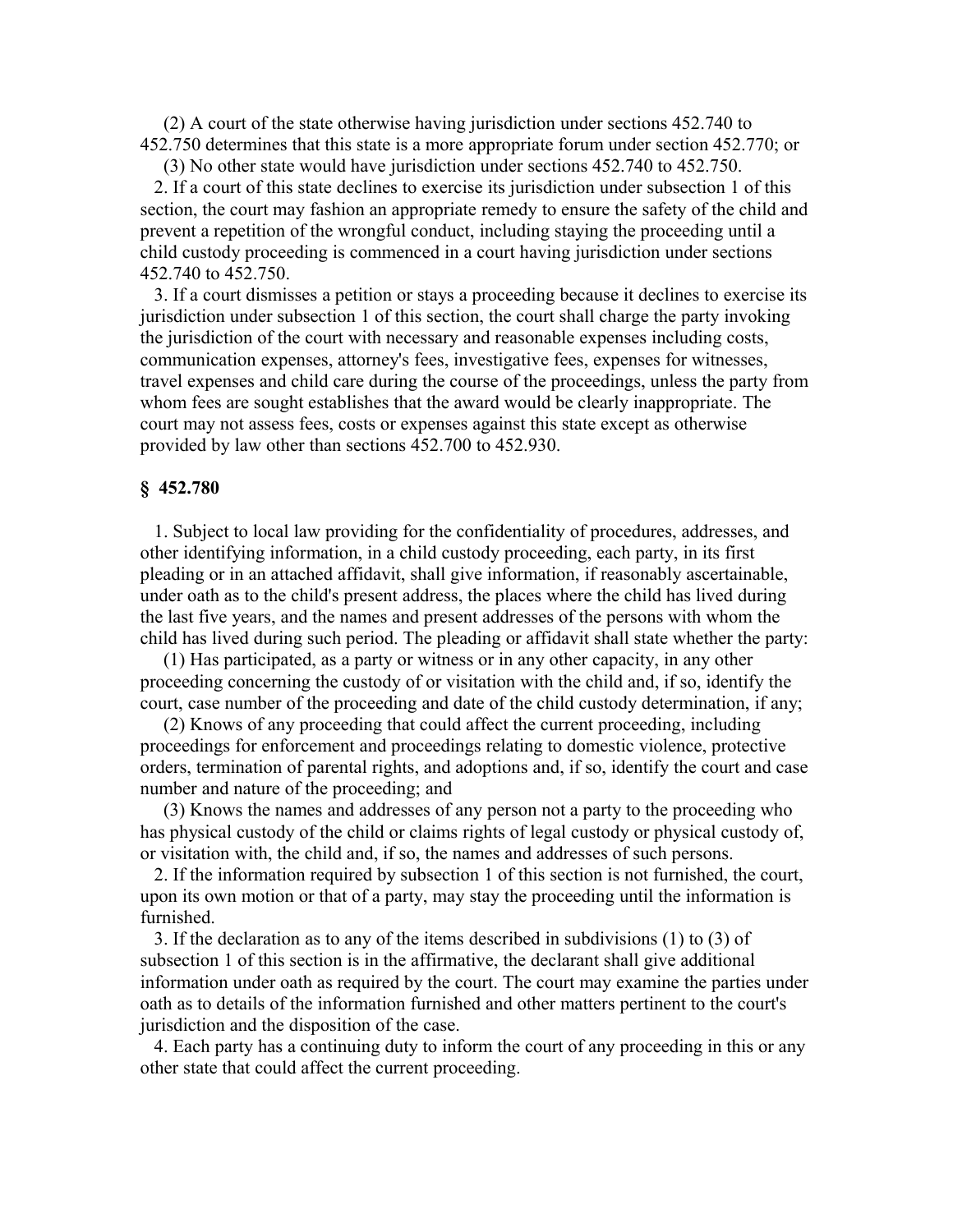5. If a party alleges in an affidavit or a pleading under oath that the health, safety, or liberty of a party or child would be put at risk by the disclosure of identifying information, that information shall be sealed and not disclosed to the other party or the public unless the court orders the disclosure to be made after a hearing in which the court takes into consideration the health, safety, or liberty of the party or child and determines that the disclosure is in the interest of justice.

### **§ 452.782**

If the court learns from information furnished by the parties under section 452.800 or from other sources that a person not a party to the custody proceeding has physical custody of the child or claims to have custody or visitation rights with respect to the child, it may order that person to be joined as a party and to be duly notified of the pendency of the proceeding and of his or her joinder as a party. If the person joined as a party is outside this state, such person shall be served with process or otherwise notified in accordance with section 452.762.

#### **§ 452.785**

 1. The court may order any party to the proceeding who is in this state to appear before the court personally. If the court finds the physical presence of the child to be in the best interest of the child, the court may order that the party who has physical custody of the child to appear physically with the child.

 2. If a party to a child custody proceeding whose presence is desired by the court is outside this state, with or without the child, the court may order that a notice given under section 452.762 include a statement directing the party to appear personally with or without the child.

 3. If a party to the proceeding who is outside this state is directed to appear under subsection 1 of this section or desires to appear personally before the court with or without the child, the court may require another party to pay to the clerk of the court travel and other necessary expenses of the party so appearing and of the child, if this is just and proper under the circumstances.

 4. If the court finds it to be in the best interest of the child that a guardian ad litem be appointed, the court may appoint a guardian ad litem for the child. The guardian ad litem so appointed shall be an attorney licensed to practice law in the state of Missouri. Disqualification of a guardian ad litem shall be ordered in any legal proceeding under this chapter upon the filing of a written application by any party within ten days of appointment. Each party shall be entitled to one disqualification of a guardian ad litem appointed under this subsection in each proceeding, except a party may be entitled to additional disqualifications of a guardian ad litem for good cause shown. The guardian ad litem may, for the purpose of determining custody of the child only, participate in the proceeding as if such guardian ad litem were a party. The court shall enter judgment allowing a reasonable fee to the guardian ad litem.

 5. The court shall appoint a guardian ad litem in any proceeding in which child abuse or neglect is alleged.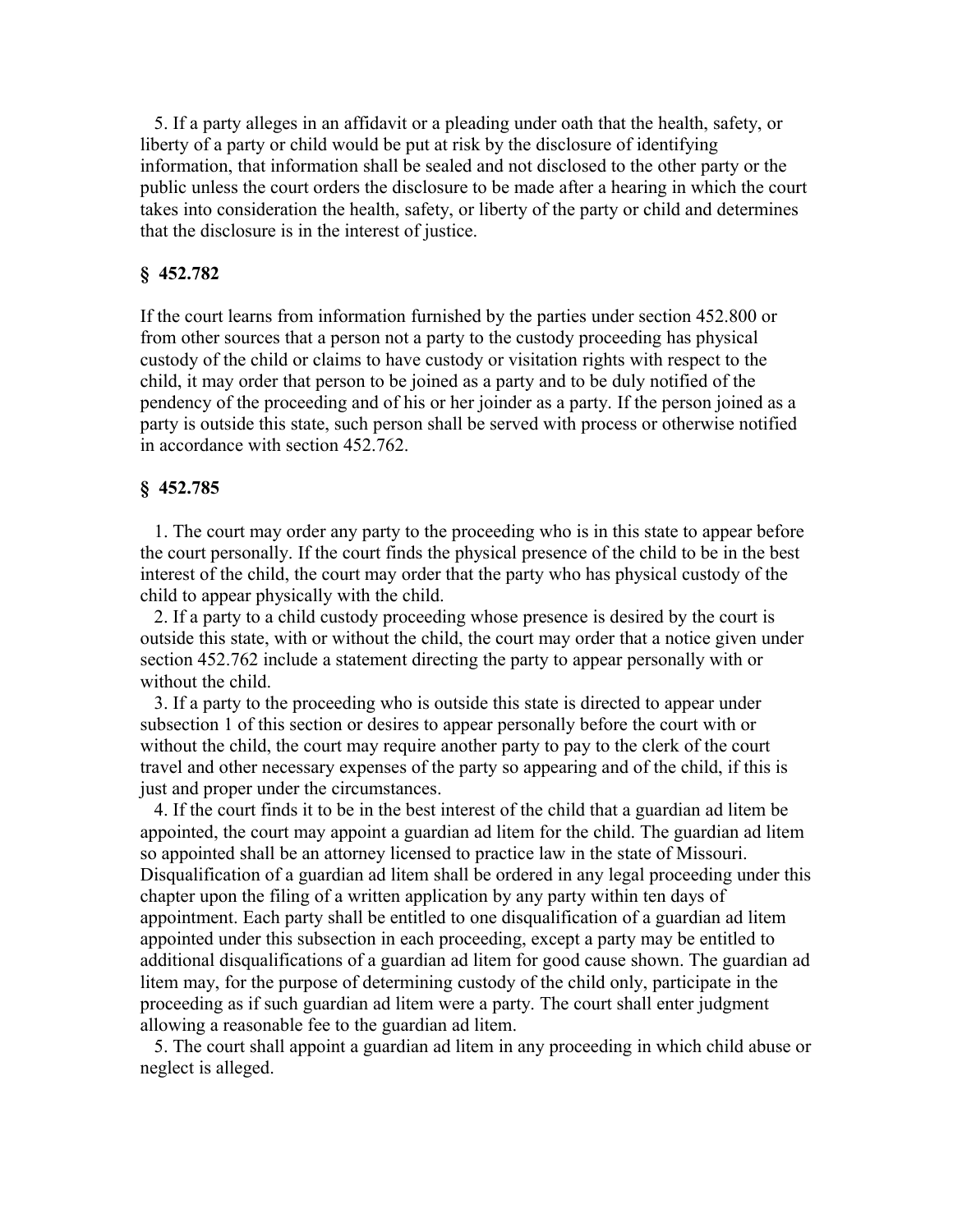6. The court may enter any orders necessary to ensure the safety of the child and of any person ordered to appear under this section.

# **§ 452.790**

A child custody determination made by a court of this state that had jurisdiction under sections 452.700 to 452.930 binds all persons who have been served in accordance with the laws of this state or notified in accordance with section 452.762 or who have submitted to the jurisdiction of the court, and who have been given an opportunity to be heard. The determination is conclusive as to them as to all decided issues of law and fact except to the extent the determination is modified.

# **§ 452.795**

A court of this state shall accord full faith and credit to an order made consistently with sections 452.700 to 452.930 which enforces a child custody determination by a court of another state unless the order has been vacated, stayed, or modified by a court authorized to do so under sections 452.740 to 452.845.

# **§ 452.800**

Except as otherwise provided in section 452.755, a court of this state may not modify a child custody determination made by a court of another state unless a court of this state has jurisdiction to make an initial determination under subdivision (1) or (2) of subsection 1 of section 452.740 and:

 (1) The court of the other state determines that it no longer has exclusive, continuing jurisdiction under section 452.745 or that a court of this state would be a more convenient forum under section 452.770; or

 (2) A court of this state or a court of the other state determines that neither child, nor a parent, nor any person acting as a parent presently resides in the other state.

# **§ 452.805**

 1. A certified copy of a custody decree of another state may be filed in the office of the clerk of any circuit court of this state. The clerk shall treat the decree in the same manner as a custody decree of the circuit court of this state. A custody decree so filed has the same effect and shall be enforced in like manner as a custody decree rendered by a court of this state.

 2. A person violating a custody decree of another state which makes it necessary to enforce the decree in this state may be required to pay necessary travel and other expenses, including attorneys' fees, incurred by the party entitled to the custody or the party's witnesses.

 3. A court of this state shall recognize and enforce a child custody determination of a court of another state if the latter court exercised jurisdiction that was in substantial conformity with sections 452.700 to 452.930 or the determination was made under factual circumstances meeting the jurisdictional standards of sections 452.700 to 452.930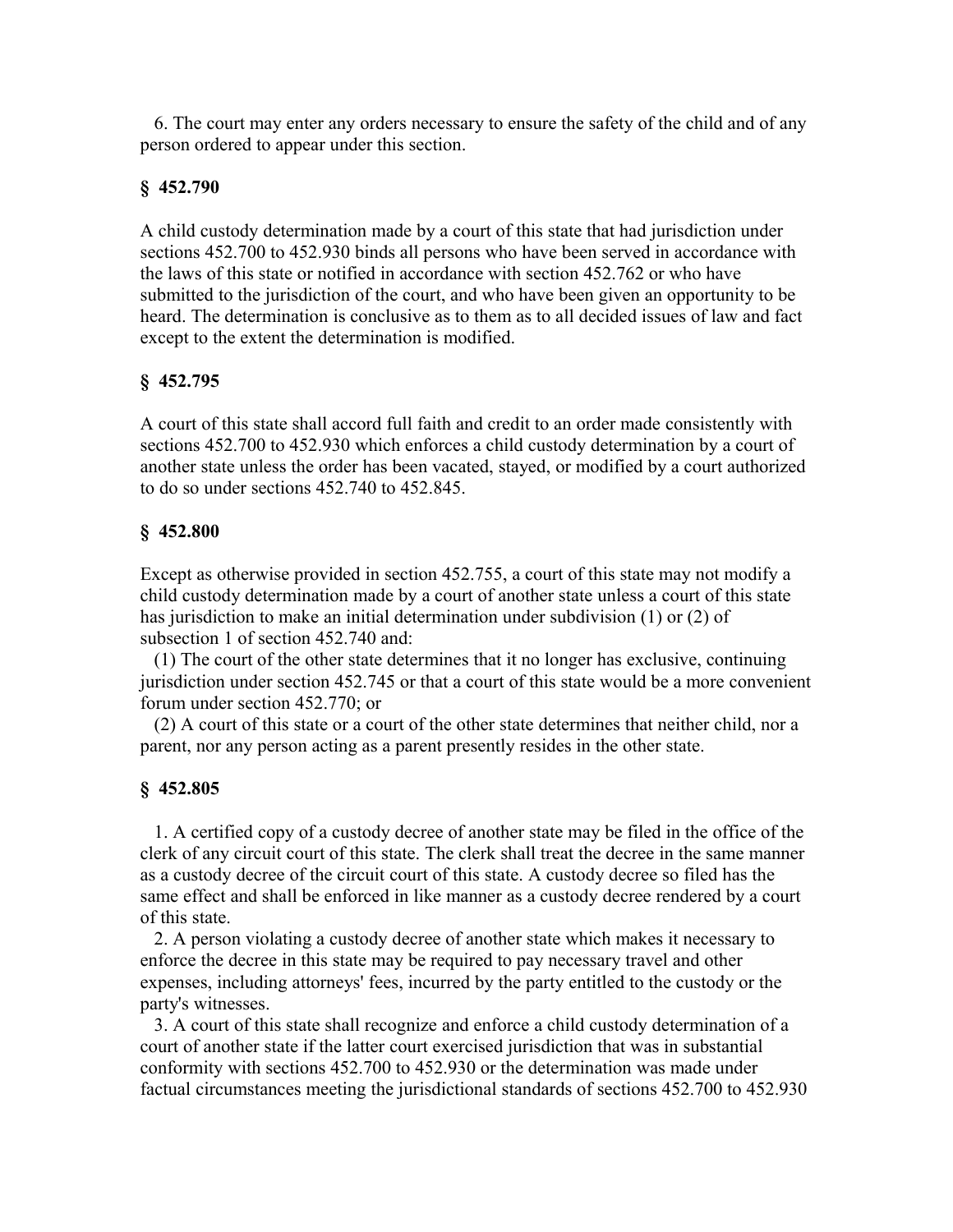and the determination has not been modified in accordance with sections 452.700 to 452.930.

 4. A court may utilize any remedy available under other law of this state to enforce a child custody determination made by a court of another state. The procedure provided by sections 452.740 to 452.845 does not affect the availability of other remedies to enforce a child custody determination.

#### **§ 452.810**

 1. A child custody determination issued by a court of another state may be registered in this state, with or without a simultaneous request for enforcement, by sending to the appropriate court in this state:

(1) A letter or other document requesting registration;

 (2) Two copies, including one certified copy, of the determination sought to be registered, and a statement under penalty of perjury that to the best of the knowledge and belief of the person seeking registration the order has not been modified; and

 (3) Except as otherwise provided in section 452.780, the name and address of the person seeking registration and any parent or person acting as a parent who has been awarded custody or visitation in the child custody determination sought to be registered.

 2. On receipt of the documents required in subsection 1 of this section, the registering court shall:

 (1) Cause the determination to be filed as a foreign judgment, together with one copy of any accompanying documents and information, regardless of their form; and

 (2) Serve notice upon the persons named under subdivision (3) of subsection 1 of this section and provide them with an opportunity to contest the registration in accordance with this section.

3. The notice required by subdivision (2) of subsection 2 of this section must state:

 (1) That a registered determination is enforceable as of the date of the registration in the same manner as a determination issued by a court of this state;

 (2) That a hearing to contest the validity of the registered determination must be requested within twenty days after service of notice; and

 (3) That failure to contest the registration will result in confirmation of the child custody determination and preclude further contest of that determination with respect to any matter that could have been asserted.

 4. A person seeking to contest the validity of a registered order must request a hearing within twenty days after service of the notice. At that hearing, the court shall confirm the registered order unless the person contesting registration establishes that:

(1) The issuing court did not have jurisdiction under sections 452.740 to 452.845;

 (2) The child custody determination sought to be registered has been vacated, stayed, or modified by a court of a state having jurisdiction to do so under sections 452.740 to 452.845; or

 (3) The person contesting registration was entitled to notice, but notice was not given in accordance with the standards of section 452.740 in the proceedings before the court that issued the order for which registration is sought.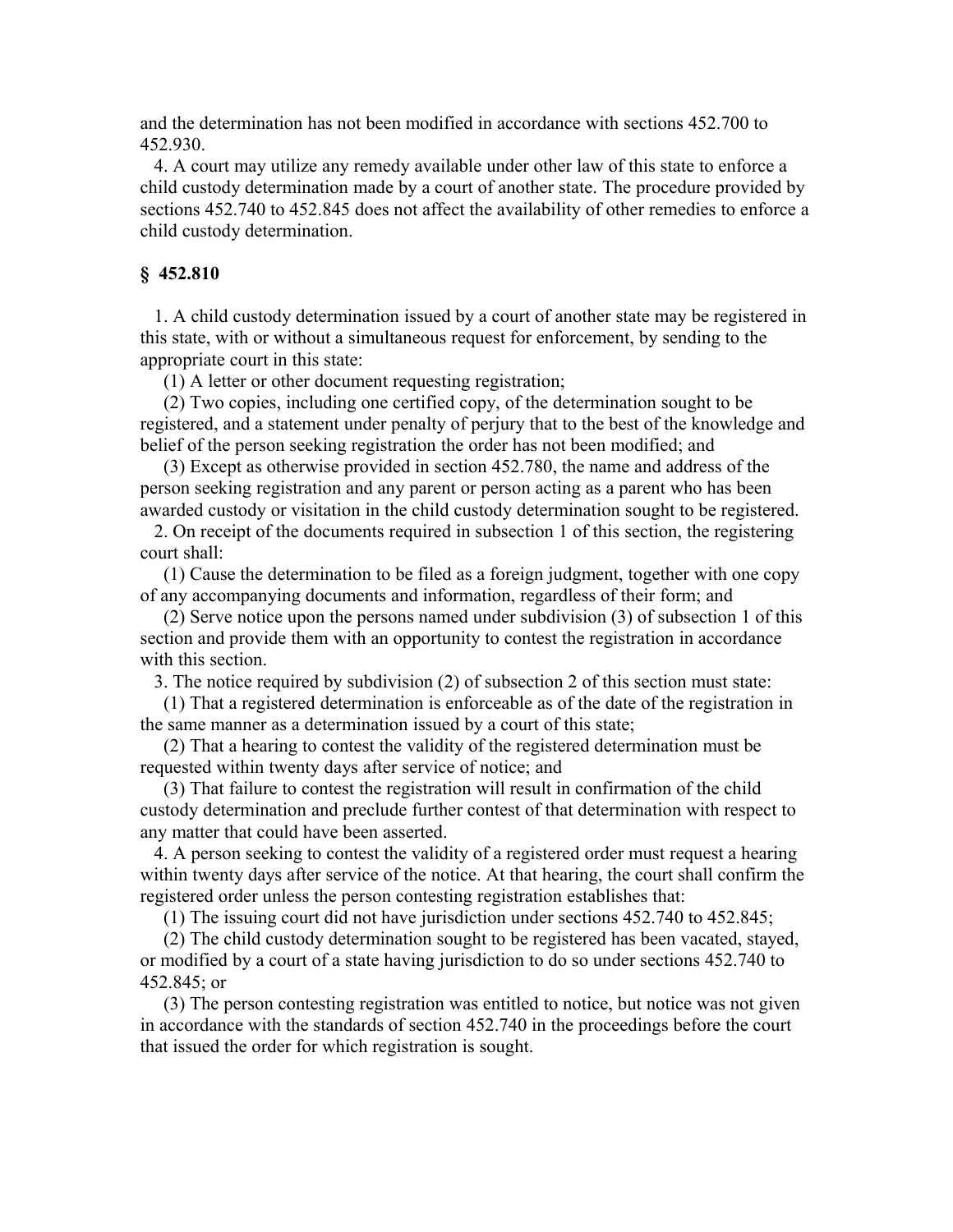5. If a timely request for a hearing to contest the validity of the registration is not made, the registration is confirmed as a matter of law and the person requesting registration and all persons served must be notified of the confirmation.

 6. Confirmation of a registered order, whether by operation of law or after notice and hearing, precludes further contest of the order with respect to any matter which could have been asserted at the time of registration.

### **§ 452.815**

The clerk of the circuit court of this state, at the request of the court of another state or at the request of any person who is affected by or has a legitimate interest in a custody decree, may, upon payment therefor, certify and forward a copy of the decree to that court or person.

#### **§ 452.820.**

 1. In addition to other procedures available to a party, a party to a child custody proceeding may offer testimony of witnesses who are located in another state, including testimony of the parties and the child, by deposition or other means allowable in this state for testimony taken in another state. The court on its own motion may order that the testimony of a person be taken in another state and may prescribe the manner in which and the terms upon which the testimony is taken.

 2. A court of this state may permit an individual residing in another state to be deposed or to testify by telephone, audiovisual means, or other electronic means before a designated court or at another location in that state. A court of this state shall cooperate with courts of other states in designating an appropriate location for the deposition or testimony.

 3. Documentary evidence transmitted from another state to a court of this state by technological means that do not produce an original writing may not be excluded from evidence on an objection based on the means of transmission.

#### **§ 452.825**

 1. A court of this state may request the appropriate court of another state to hold a hearing to obtain evidence, to order persons within that state to produce or give evidence under other procedures of that state, or to have social studies made with respect to the custody of a child involved in proceedings pending in the court of this state; and to forward to the court of this state certified copies of the transcript of the record of the hearing, the evidence otherwise obtained, or any social studies prepared in compliance with the request. The cost of the services may be assessed against the parties.

 2. A court of this state may request the appropriate court of another state to order a party to custody proceedings pending in the court of this state to appear in the proceedings and, if that party has physical custody of the child, to appear with the child. The request may state that travel and other necessary expenses of the party and of the child whose appearance is desired will be assessed against the appropriate party.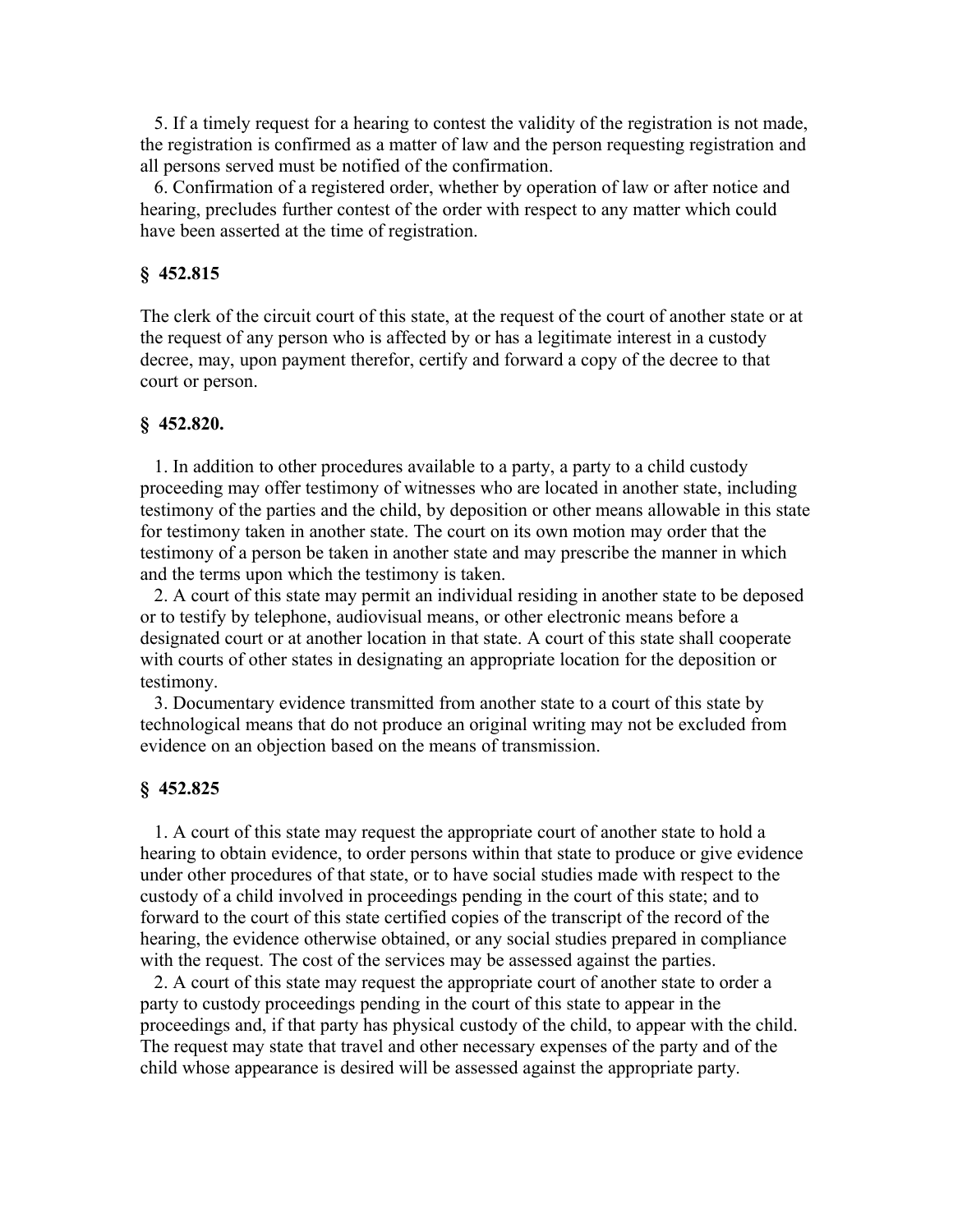## **§ 452.830**

 1. Upon request of the court of another state, the courts of this state which are competent to hear custody matters may order a person in this state to appear at a hearing to obtain evidence or to produce or give evidence under other procedures available in this state for use in a custody proceeding in another state. A certified copy of the transcript of the record of the hearing or the evidence otherwise obtained may, in the discretion of the court and upon payment therefor, be forwarded to the requesting court.

 2. A person within this state may voluntarily give his testimony or statement in this state for use in a custody proceeding outside this state.

 3. Upon request of the court of another state, a competent court of this state may order a person in this state to appear alone or with the child in a custody proceeding in another state. The court may condition compliance with the request upon assurance by the other state that travel and other necessary expenses will be advanced or reimbursed.

## **§ 452.835**

A court of this state shall preserve the pleadings, orders, decrees, records of hearings, evaluations, and other pertinent records with respect to a child custody proceeding until the child reaches eighteen years of age. Upon appropriate request by the court or law enforcement official of another state, the court shall forward certified copies of these records.

### **§ 452.840**

If a custody decree has been rendered in another state concerning a child involved in a custody proceeding pending in a court of this state, the court of this state, upon taking jurisdiction of the case, shall request of the court of the other state a certified copy of the transcript of any court record and other documents mentioned in section 452.835.

## **§ 452.845**

If a question of existence or exercise of jurisdiction under sections 452.700 to 452.930 is raised in a child custody proceeding, the question, upon request of a party, must be given priority on the calendar and handled expeditiously.

## **ARTICLE III**

#### **ENFORCEMENT**

**§ 452.850** As used in sections 452.850 to 452.915:

 (1) "Petitioner" means a person who seeks enforcement of a child custody determination or enforcement of an order for the return of the child under the Hague Convention on the Civil Aspects of International Child Abduction;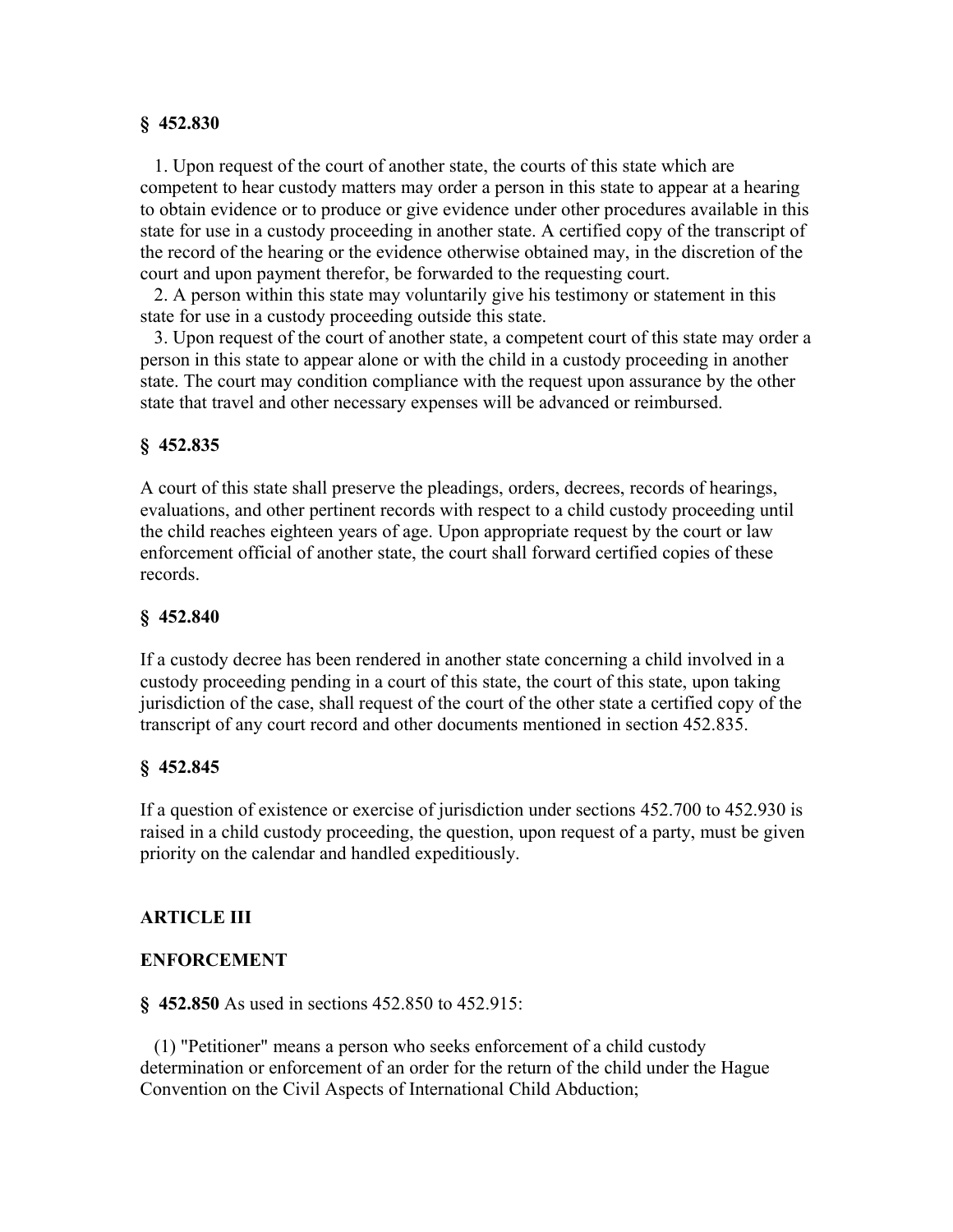(2) "Respondent" means a person against whom a proceeding has been commenced for enforcement of a child custody determination or enforcement of an order for the return of the child under the Hague Convention on the Civil Aspects of International Child Abduction.

# **§ 452.855**

1. Sections 452.850 to 452.915 may be invoked to enforce:

(1) A child custody determination; and

 (2) An order for the return of the child made under the Hague Convention on the Civil Aspects of International Child Abduction.

 2. A court of this state which does not have jurisdiction to modify a child custody determination may issue a temporary order enforcing:

(1) A visitation schedule made by a court of another state; or

 (2) The visitation provisions of a child custody determination of another state that does not provide for a specific visitation schedule.

 3. If a court of this state makes an order under subdivision (2) of subsection 2 of this section, the court shall specify in the order a period of time which it considers adequate to allow the person seeking the order to obtain an order from the state having jurisdiction under sections 452.740 to 452.845. The order remains in effect until an order is obtained from the other state or the period expires.

## **§ 452.860**

 1. A court of this state may grant any relief normally available under the provisions of the laws of this state to enforce a registered child custody determination made by a court of another state.

 2. A court of this state shall recognize and enforce, but shall not modify, except in accordance with sections 452.740 to 452.845, a registered child custody determination of another state.

# **§ 452.865**

If a proceeding for enforcement under sections 452.850 to 452.915 has been or is commenced in this state and a court of this state determines that a proceeding to modify the determination has been commenced in another state having jurisdiction to modify the determination under sections 452.740 to 452.845, the enforcing court shall immediately communicate with the modifying court. The proceeding for enforcement continues unless the enforcing court, after consultation with the modifying court, stays or dismisses the proceeding.

## **§ 452.870**

 1. A petition under sections 452.850 to 452.915 shall be verified. Certified copies of all orders sought to be enforced and of the order confirming registration, if any, shall be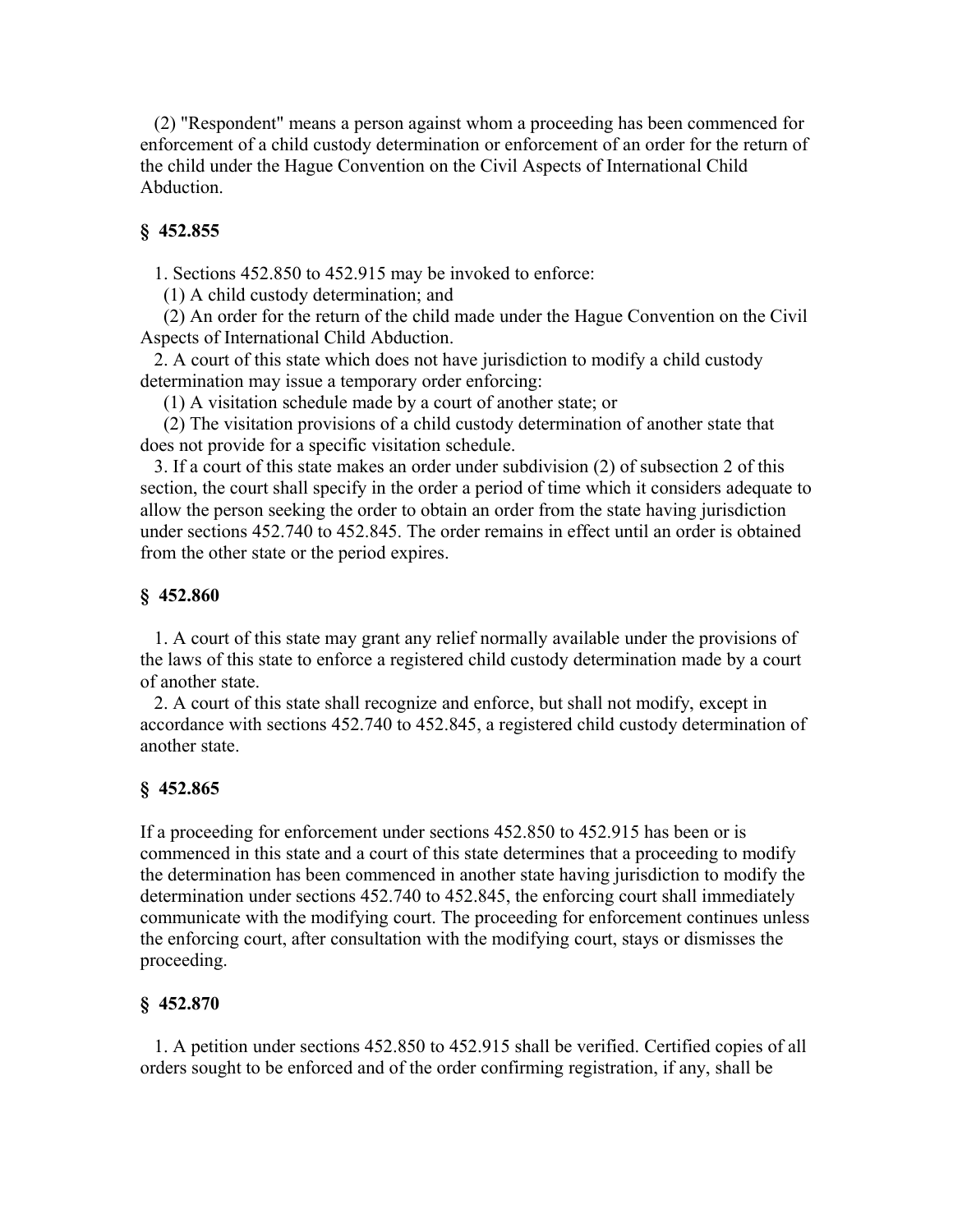attached to the petition. A copy of a certified copy of an order may be attached instead of the original.

2. A petition for enforcement of a child custody determination shall state:

 (1) Whether the court that issued the determination identified the jurisdictional basis it relied upon in exercising jurisdiction and, if so, what the basis was;

 (2) Whether the determination for which enforcement is sought has been vacated, stayed or modified by a court whose decision shall be enforced under sections 452.700 to 452.930 or federal law and, if so, identify the court, case number of the proceeding and action taken;

 (3) Whether any proceeding has been commenced that could affect the current proceeding, including proceedings relating to domestic violence, protective orders, termination of parental rights and adoptions, and, if so, identify the court, and the case number and nature of the proceeding;

(4) The present physical address of the child and respondent, if known; and

 (5) Whether relief in addition to the immediate physical custody of the child and attorney's fees is sought, including a request for assistance from law enforcement officials and, if so, the relief sought.

 3. If the child custody determination has been registered and confirmed under section 452.810, the petition shall also state the date and place of registration.

 4. The court shall issue an order directing the respondent to appear with or without the child at a hearing and may enter any orders necessary to ensure the safety of the parties and the child.

 5. The hearing shall be held on the next judicial day following service of process unless such date is impossible. In such event, the court shall hold the hearing on the first day possible. The court may extend the date of hearing at the request of the petitioner.

 6. The order shall state the time and place of the hearing, and shall advise the respondent that at the hearing the court will order the delivery of the child and payment of fees, costs and expenses under section 452.890, and may set an additional hearing to determine if further relief is appropriate, unless the respondent appears and establishes that:

 (1) The child custody determination is not registered and confirmed under section 452.810, and:

(a) The issuing court did not have jurisdiction under sections 452.740 to 452.845;

 (b) The child custody determination for which enforcement is sought has been vacated, stayed or modified by a court of a state having jurisdiction to do so under sections 452.740 to 452.845 or federal law; or

 (c) The respondent was entitled to notice, but notice was not given in accordance with the standards of section 452.762 in the proceedings before the court that issued the order for which enforcement is sought; or

 (2) The child custody determination for which enforcement is sought was registered and confirmed under section 452.810, but has been vacated, stayed or modified by a court of a state having jurisdiction to do so under sections 452.740 to 452.845 or federal law.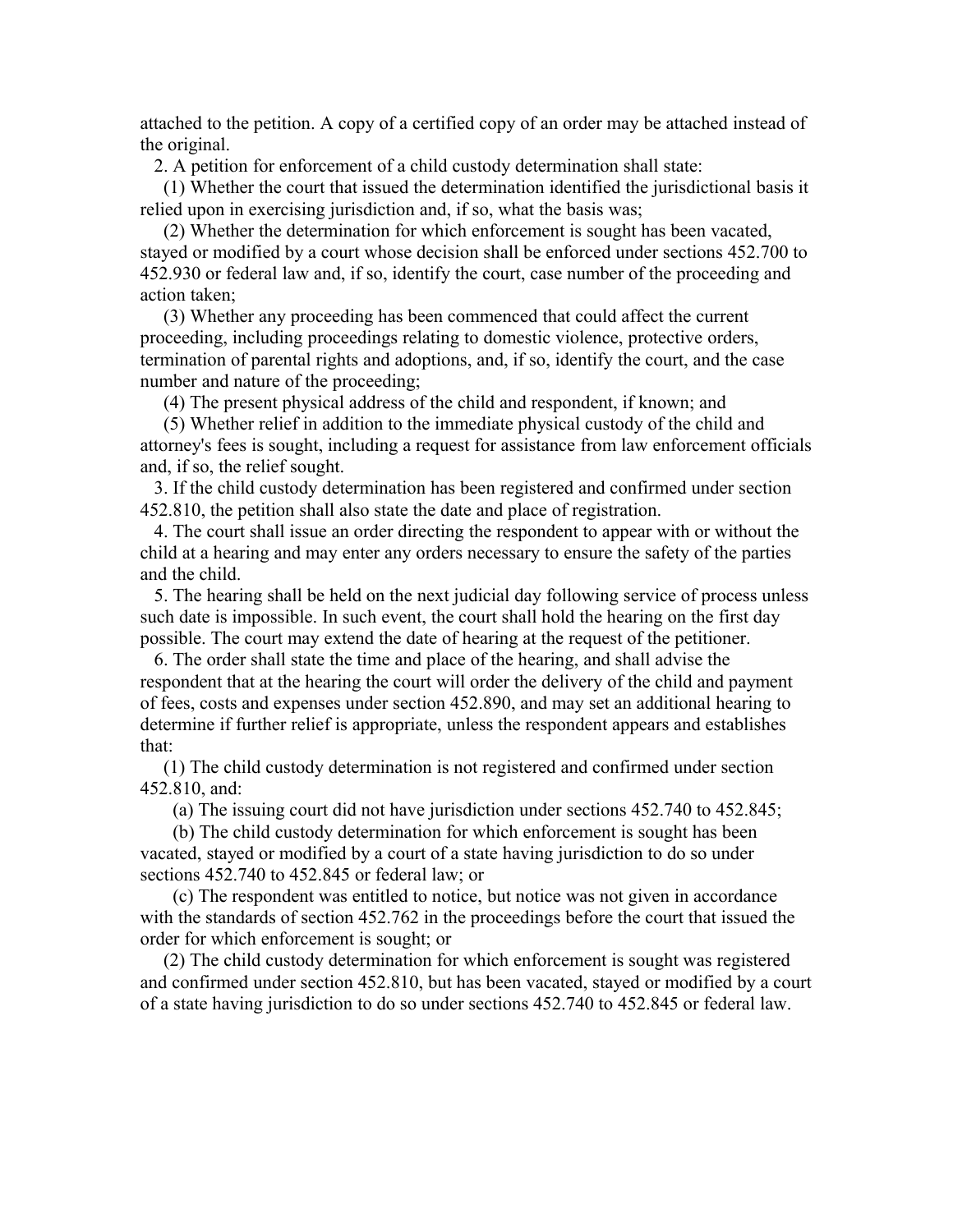### **§ 452.875**

Except as otherwise provided in section 452.885, the petition and order shall be served by any method authorized by the laws of this state upon the respondent and any person who has physical custody of the child.

#### **§ 452.880**

 1. Unless the court enters a temporary emergency order under section 452.755, upon a finding that a petitioner is entitled to the physical custody of the child immediately, the court shall order the child delivered to the petitioner unless the respondent establishes that:

 (1) The child custody determination has not been registered and confirmed under section 452.810, and that:

(a) The issuing court did not have jurisdiction under sections 452.740 to 452.845;

 (b) The child custody determination for which enforcement is sought has been vacated, stayed or modified by a court of a state having jurisdiction to do so under sections 452.740 to 452.845 or federal law; or

 (c) The respondent was entitled to notice, but notice was not given in accordance with the standards of section 452.762 in the proceedings before the court that issued the order for which enforcement is sought; or

 (2) The child custody determination for which enforcement is sought was registered and confirmed under section 452.810, but has been vacated, stayed or modified by a court of a state having jurisdiction to do so under sections 452.740 to 452.845 or federal law.

 2. The court shall award the fees, costs and expenses authorized under section 452.890 and may grant additional relief, including a request for the assistance of law enforcement officials, and set a further hearing to determine if additional relief is appropriate.

 3. If a party called to testify refuses to answer on the grounds that the testimony may be self-incriminating, the court may draw an adverse inference from such refusal.

 4. A privilege against disclosure of communications between spouses and a defense of immunity based on the relationship of husband and wife, or parent and child shall not be invoked in a proceeding under sections 452.850 to 452.915.

#### **§ 452.885**

 1. Upon the filing of a petition seeking enforcement of a child custody determination, the petitioner may file a verified application for the issuance of a warrant to take physical custody of the child if the child is likely to suffer serious imminent physical harm or removal from this state.

 2. If the court, upon the testimony of the petitioner or other witnesses, finds that the child is likely to suffer serious imminent physical harm or be imminently removed from this state, the court may issue a warrant to take physical custody of the child. The petition shall be heard on the next judicial day after the warrant is executed. The warrant shall include the statements required under subsection 2 of section 452.870.

3. A warrant to take physical custody of a child shall: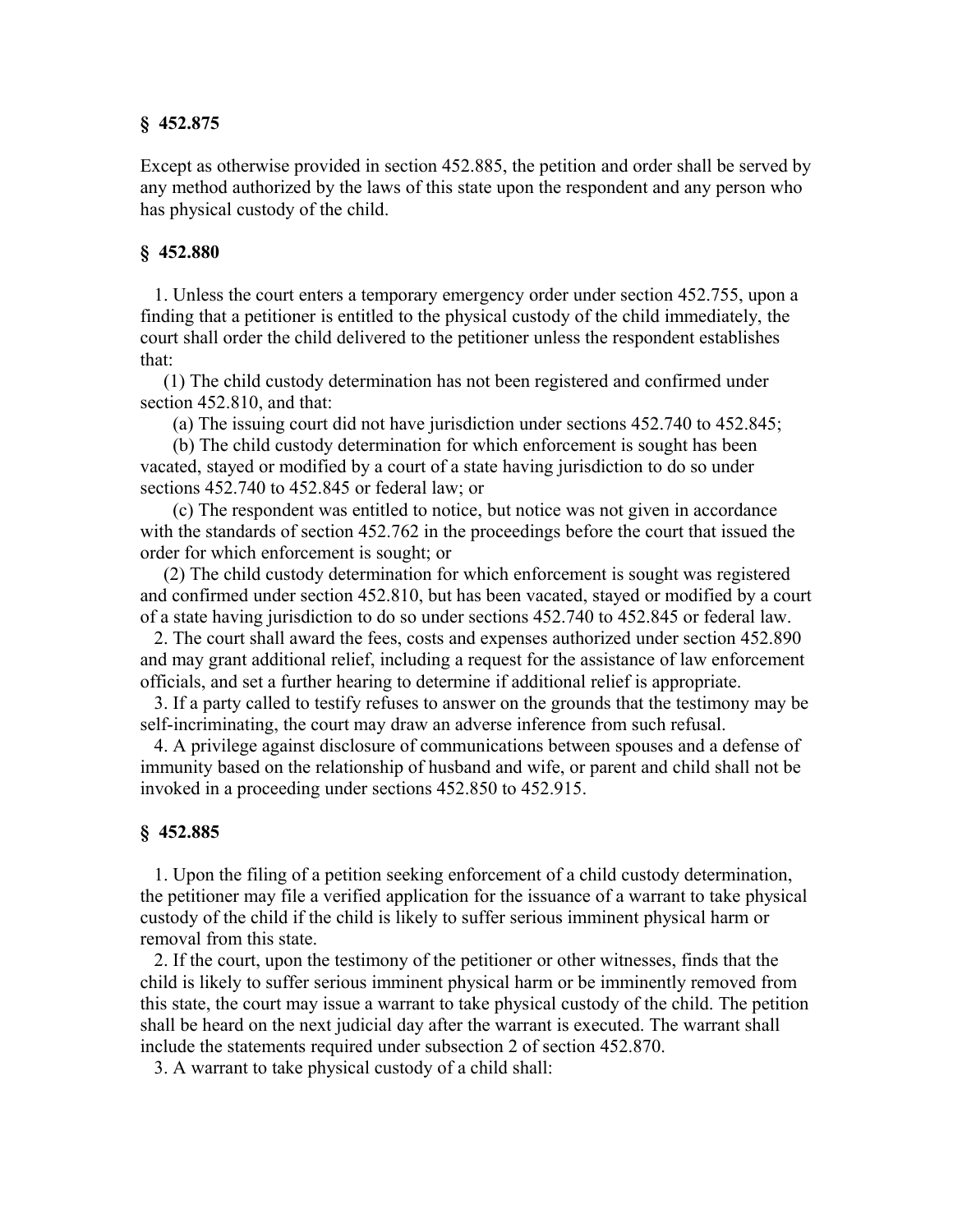(1) Recite the facts which a conclusion of serious imminent physical harm or removal from the jurisdiction is based;

 (2) Direct law enforcement officers to take physical custody of the child immediately; and

(3) Provide for the placement of the child pending final relief.

 4. The respondent shall be served with the petition, warrant and order immediately after the child is taken into physical custody.

 5. A warrant to take physical custody of a child is enforceable throughout this state. If the court finds on the basis of the testimony of the petitioner or other witness that a less intrusive remedy is not effective, the court may authorize law enforcement officers to enter private property to take physical custody of the child. If required by the exigency of the case, the court may authorize law enforcement officers to make a forcible entry at any hour.

 6. The court may impose conditions on the placement of a child to ensure the appearance of the child and the child's custodian.

#### **§ 452.890**

 1. The court shall award the prevailing party, including a state, necessary and reasonable expenses incurred by or on behalf of the party, including costs, communication expenses, attorney's fees, investigative fees, expenses for witnesses, travel expenses and child care during the course of the proceedings, unless the party from whom fees or expenses are sought establishes that the award would be clearly inappropriate.

 2. The court shall not assess fees, costs or expenses against a state except as otherwise provided by law other than sections 452.700 to 452.930.

#### **§ 452.895**

A court of this state shall accord full faith and credit to an order made consistently with sections 452.700 to 452.930 which enforces a child custody determination by a court of another state unless the order has been vacated, stayed or modified by a court authorized to do so under sections 452.740 to 452.845.

#### **§ 452.900**

 An appeal may be taken from a final order in a proceeding under sections 452.850 to 452.915 in accordance with appellate procedures in other civil cases. Unless the court enters a temporary emergency order under section 452.755, the enforcing court shall not stay an order enforcing a child custody determination pending appeal.

#### **§ 452.905**

 1. In a case arising under sections 452.700 to 452.930 or involving the Hague Convention on the Civil Aspects of International Child Abduction, the appropriate public official may take any lawful action, including resort to a proceeding under sections